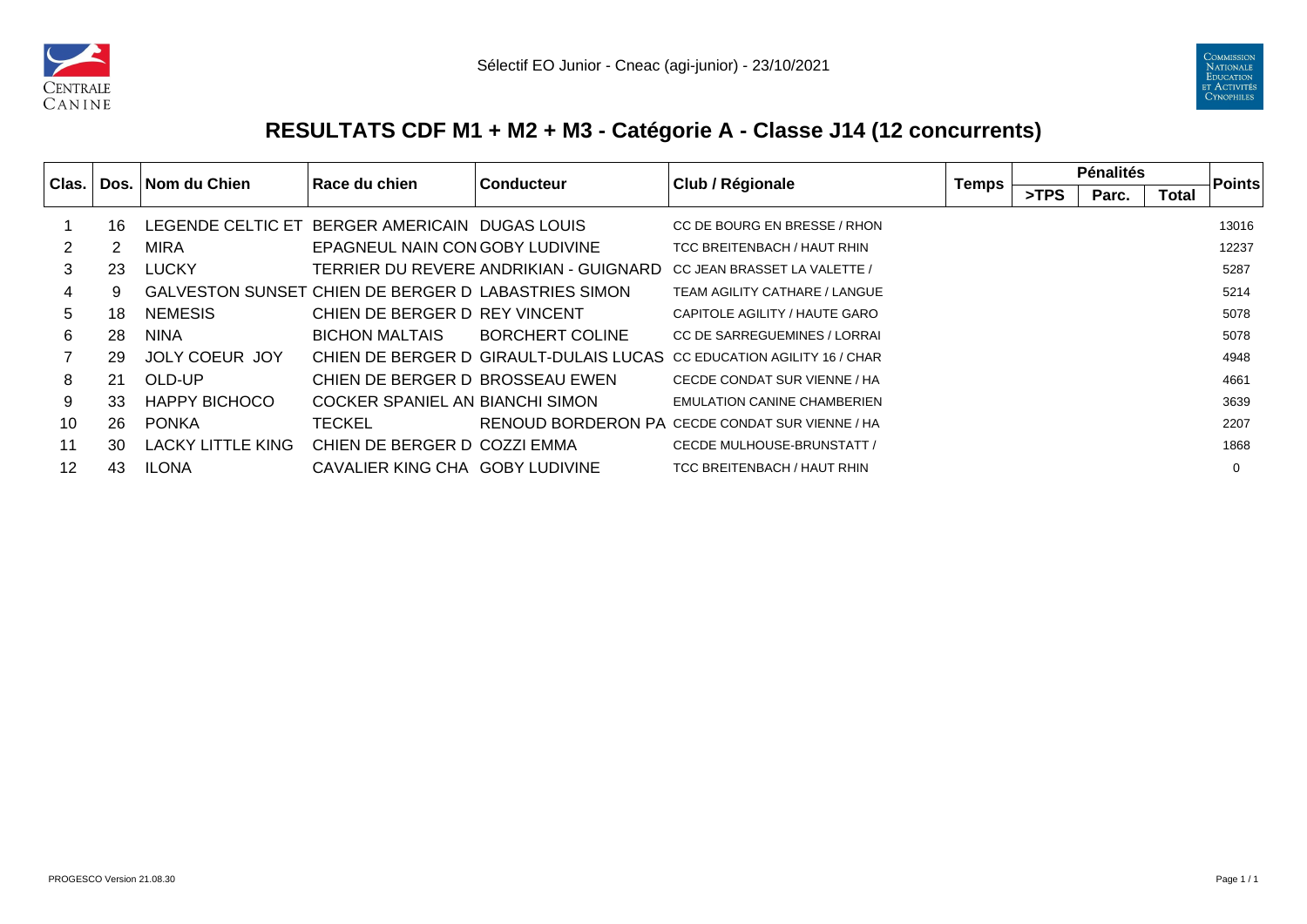



## **RESULTATS CDF M1 + M2 + M3 - Catégorie B - Classe J14 (12 concurrents)**

| Clas. |     | Dos. Nom du Chien  | Race du chien                    | <b>Conducteur</b>                   | Club / Régionale                 | <b>Temps</b> | <b>Pénalités</b> |       |              | Points |
|-------|-----|--------------------|----------------------------------|-------------------------------------|----------------------------------|--------------|------------------|-------|--------------|--------|
|       |     |                    |                                  |                                     |                                  |              | >TPS             | Parc. | <b>Total</b> |        |
|       | 65  | <b>LOUNA</b>       | <b>CROISE</b>                    | <b>BOBINEAU CLEMENCE</b>            | CECDU VILLENEUVOIS / LOT ET G    |              |                  |       |              | 13236  |
| 2     |     | <b>LORCA BRUNE</b> |                                  | CHIEN DE BERGER D LEMASLE FLORENTIN | CU DES CYNOPHILES DU COIN FR     |              |                  |       |              | 11238  |
| 3     | 34  | JAZZ               | CAVALIER KING CHA LEISSER MATTYS |                                     | TCC BREITENBACH / HAUT RHIN      |              |                  |       |              | 10805  |
| 4     | 60  | <b>ORA</b>         | BERGER AMERICAIN FOURES FLAVY    |                                     | EC NIMOISE PIERRE FARGUES / L    |              |                  |       |              | 10545  |
| 5     | 69  | <b>NEWS</b>        | COCKER SPANIEL AN SULLIOT JULIA  |                                     | CC DE LA MAISON FAMILIALE ET R   |              |                  |       |              | 5846   |
| 6     | 72  | I'YHO              | BERGER DES PYREN MARTIN ELIA     |                                     | EC NIMOISE PIERRE FARGUES / L    |              |                  |       |              | 5507   |
|       | 59  | <b>MINESSOTA</b>   | BERGER AMERICAIN ROBERT OCEANA   |                                     | CC COURSOIS / BOURGOGNE          |              |                  |       |              | 4814   |
| 8     | 51  | <b>JUMBE</b>       | TERRIER TIBETAIN                 | <b>BELBEZE YANNIS</b>               | SCC DE L'ETOILE / MIDI-COTE D'AZ |              |                  |       |              | 4188   |
| 9     | 47  | <b>IVOIRE BLEU</b> | CHIEN DE BERGER D LEVIN ISEALE   |                                     | CC DE L'AUXERROIS / BOURGOGN     |              |                  |       |              | 1868   |
| 10    | 71  | NIAKA-NIAK         | BERGER DES PYREN PLAIZE LISE     |                                     | T. N. T. MARSAC / CHARENTE       |              |                  |       |              | 0      |
| 10    | 105 | PIXEL FEEL GOOD    | BERGER AMERICAIN                 | DUGAS LOUIS                         | CC DE BOURG EN BRESSE / RHON     |              |                  |       |              | 0      |
| 12    | 46  | <b>JOXY</b>        | BERGER DES PYREN MARTIN ELIA     |                                     | EC NIMOISE PIERRE FARGUES / L    |              |                  |       |              | 0      |